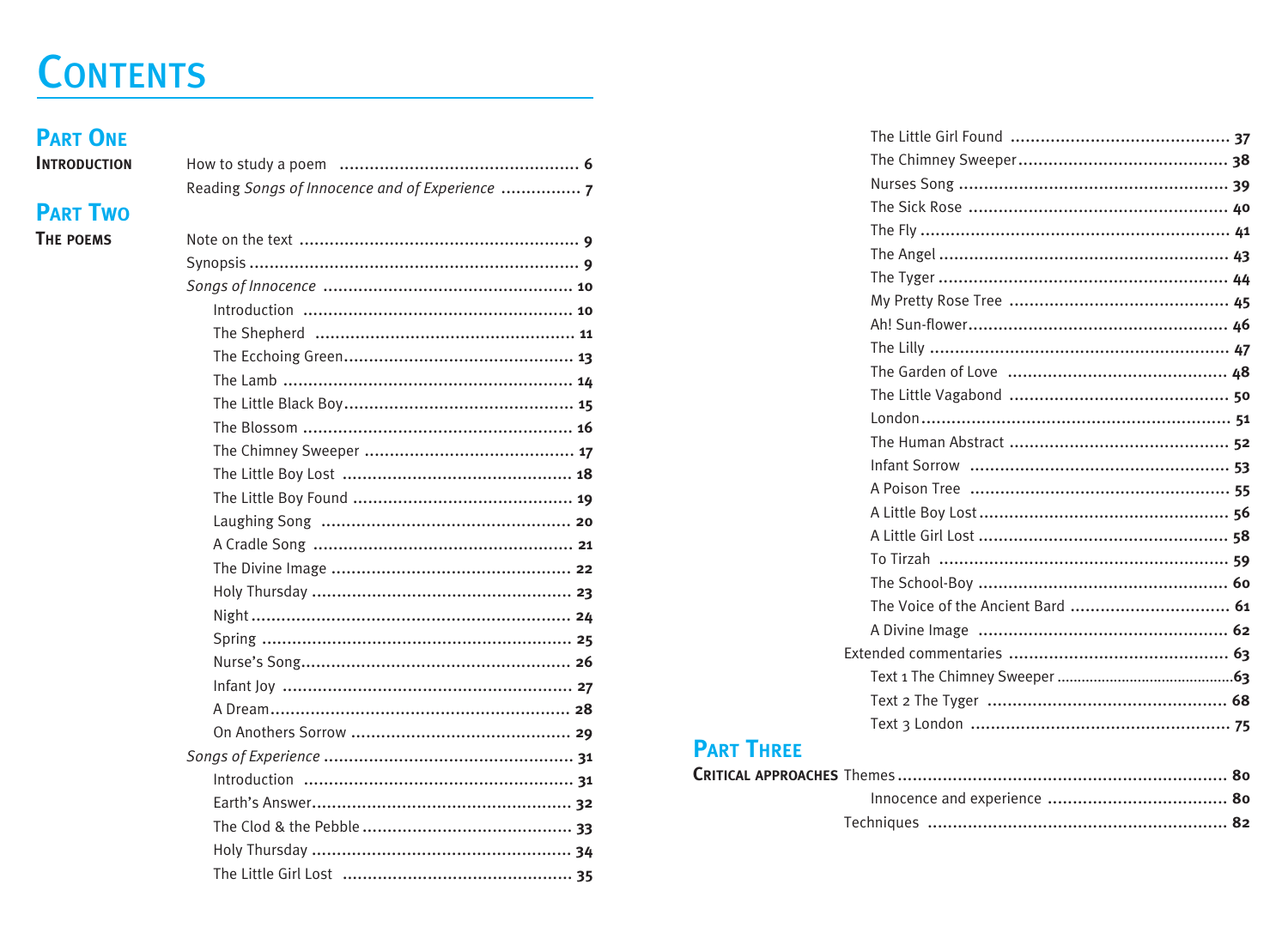### **CRITICAL APPROACHES**

#### **THEMES**

#### **INNOCENCE AND EXPERIENCE**

What are the *Songs of Innocence and of Experience* about? Well, the most obvious answer is that they are about what they say they are about, the two 'contrary states' of 'Innocence' and 'Experience', and that the individual poems in the two books are exemplars of these states. Innocence, then, would be, as we have seen, the condition essentially allied to childhood: a condition in which we can view the natural and human world without fear, and can feel confident that we have a home in that world. Behind this, of course, lies a whole realm of biblical myth, in particular the Garden of Eden, although there are significant differences between the biblical Garden and Blakean innocence.

Perhaps the most obvious difference concerns sexuality. Adam and Eve, after all, were ejected from the Garden because of their accession to carnal knowledge, and throughout Christianity there is a connection between sex and the fall of man. To Blake things were quite otherwise: the world of innocence is one of natural, unforced pleasure in sexuality, as in all other things of the body, and it is interesting that this significant alteration of emphasis constitutes one of Blake's many prefigurations of the much later discoveries of Freud, who first demonstrated systematically the sexual interests of the infant.

**CHECK HE BOOK** Some of the best essays on Blake can be found in the *New Casebook*, edited by David Punter (see **Further reading**).

Innocence, however, cannot last forever unchallenged, although it is always possible to prolong or regain it temporarily: through love, through poetry, through beauty. It is, however, inevitably under threat of being superseded as we move into adulthood and encounter cares, duties, responsibilities. But – and this is a very important point to Blake – although this 'progression' – which is also a fall from grace – is inevitable, it is *also* true that we make it much worse than it needs to be. We make it worse through all kinds of tyranny and harshness at the political level; through the rule of the moral law and an ethic of punishment rather than

forgiveness at the religious level; and through selfishness, possessiveness and jealousy at the personal and psychological level.

In Blake, though – and this is what makes some of the *Songs*, as well as most of his other work, so complex – these levels cannot be separated out. We hear in the famous phrase from 'London' of 'mind-forg'd manacles' (line 8); but the brilliance of this phrase lies in its double meaning. On the one hand, we could say that the 'minds' that forge these manacles are the minds of other people; when we observe the inhumanity of urban life we are seeing the imposition of some people's will upon others, or, to put it another way, we are witnessing the suppression of healthy individual life by an ideology comprised of work, power and repression. But it is *at the same time* true that the mind that places these shackles upon us is, in an important sense, our own. Again to use a more modern terminology, we could say that what Blake shows us is not only the forces of violence at work in society and the economy; he also shows us the processes of *internalisation* by means of which we absorb these forces inside ourselves and accept them without question, an acceptance which kills off the all-important development of the imagination inside us.

In some of these respects, it is appropriate to see Blake as a **Romantic** poet. Most of the other major Romantics – Wordsworth, Coleridge, Shelley, Keats – share Blake's distrust of the forces abroad in contemporary society: they too detect an increasing mechanisation in the world around them, and they too recommend a reconsideration of a more 'innocent' state as part of the solution to the problem. Yet in none of these other writers, with the possible exception of Wordsworth, do we find quite the level of *detail* in the description of everyday city life. This is, of course, partly because Blake knew everyday life and its pressures better than they. He came from a lower social class than any of them, and he was under considerably greater pressure to earn his living than any of them. The 'escape to the country' was not for him remotely financially viable. It could also be argued that he was the most politically radical of them, with the possible exception of Shelley. Certainly in comparison with Wordsworth and Coleridge, his two most near contemporaries, he kept his faith more consistently with the revolutionary principle of those early years when all three of them

#### **CONTEXT**

For all his life, Blake earned his living as an engraver, but this was a trade that was disappearing as a result of technological developments.